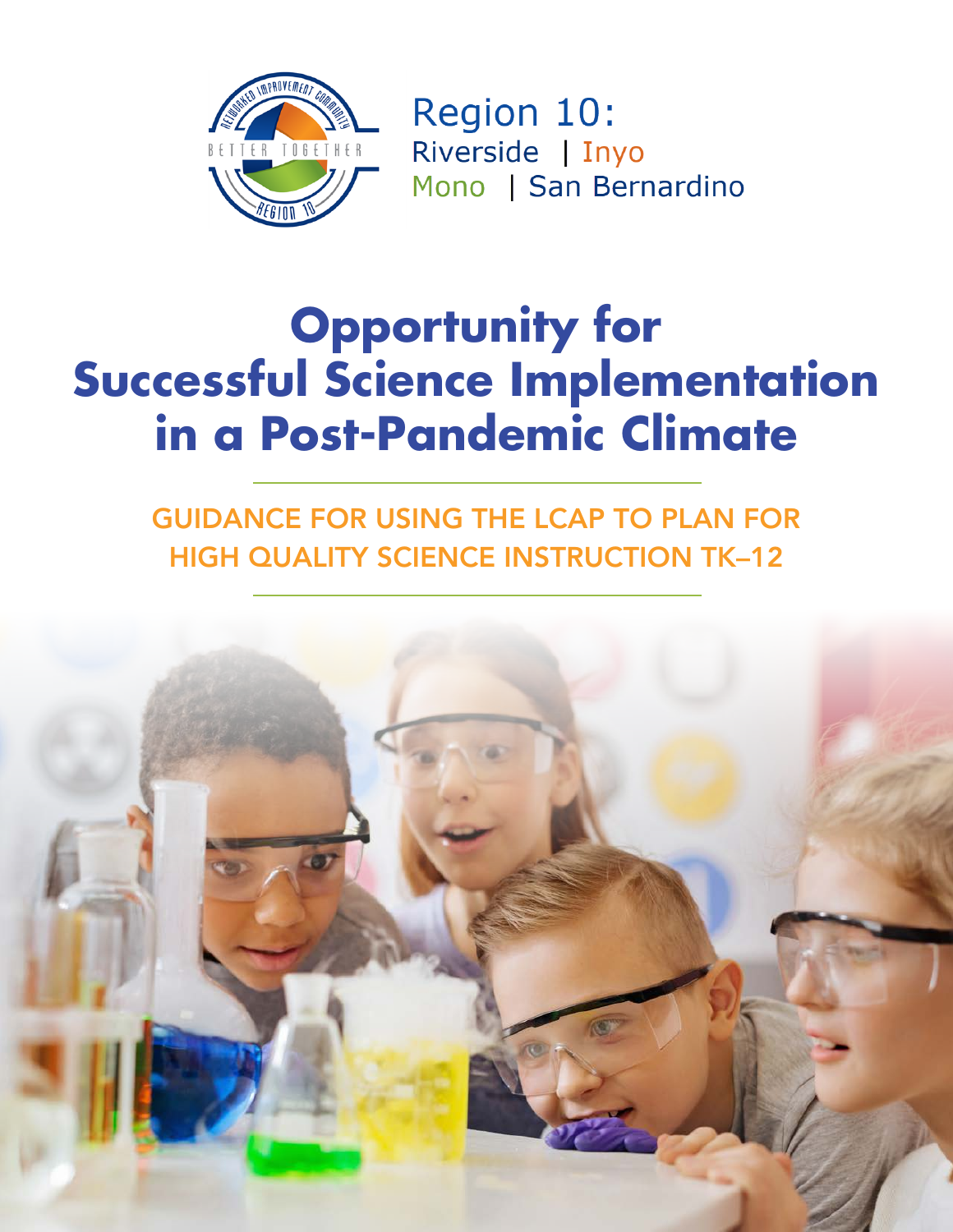# **Table of Contents**

| MEASURING SCIENCE STUDENT ACHIEVEMENT FOR THE LCAP 2-3<br>What is the Issue?<br><b>Take Action</b> |
|----------------------------------------------------------------------------------------------------|
| DISTRICT SCIENCE LEARNING LCAP GOALS/ACTIONS 4-5<br>What is the Issue?<br><b>Take Action</b>       |
| FUNDING TO SUPPORT SCIENCE EQUITY FOR ALL. 6-7<br>What is the Issue?<br><b>Take Action</b>         |

FOR FURTHER INFORMATION AND READING. . . . . . . . . . . . . . . 8-9



**Opportunity for Successful Science Implementation in a Post-Pandemic Climate** GUIDANCE FOR USING THE LCAP TO PLAN FOR HIGH QUALITY SCIENCE INSTRUCTION TK–12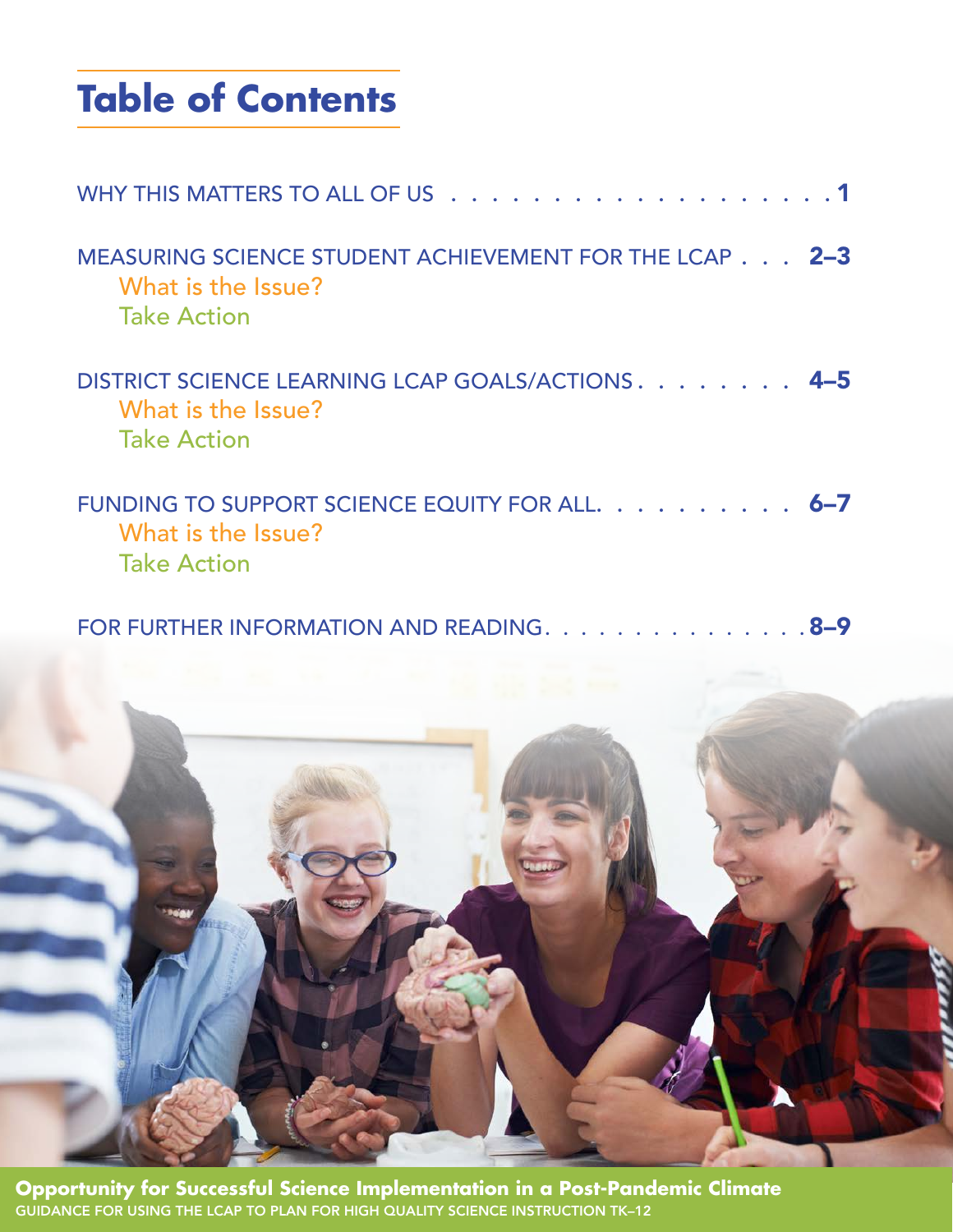### <span id="page-2-0"></span>**Why This Matters to All of Us**

Science education is foundational. The knowledge and skills taught in Next Generation Science Standards (NGSS) science classrooms are vital for student success, not only as students matriculate through school, but also in the 21st century economy. With a laser focus on English language arts and mathematics instruction, there is a clear and present danger that science instruction is being systematically minimized across the state. Students are struggling from the lack of support of high-quality science instruction. This current situation must be addressed directly. After eight years of NGSS adoption there is still not enough evidence of significant change in instruction.

High-quality NGSS instruction encompasses rigorous phenomena-based inquiry that inspires critical thinking and sense-making in the discipline of science, through communication within a scientific community. The ability to collaborate and apply creativity through problem-solving fosters applications in engineering, and can be integrated with project-based learning approaches that weave science and other subjects together.

These skills build language proficiency and data literacy, utilizing relevant and engaging content for all learners. While science education equips students with sought-after technical skills and prepares them for high-demand careers in science research, engineering, and computer science fields, its purpose in K-12 schools is more fundamental. It is about providing every student with the opportunities and tools to become scientifically literate citizens, able to navigate daily life, work, civic engagement, and community in an increasingly technologydriven world.

Pre-pandemic, districts targeted system-wide changes that supported these fundamental instructional shifts; distance learning has magnified the need to focus on strong instruction that supports every student. This requires deliberate, measurable goals and equitable actions that explicitly utilize the terms "Science, NGSS, Environmental Literacy, STEM /STEAM" in the Local Control Funding Formula (LCFF), ensuring that districts prioritize science instruction for all students.

This document is intended to support and encourage school districts to reflect upon their current Local Control Accountability Plan (LCAP), evaluate the inclusion of science instruction, and prioritize science when drafting future funding allocations. It is organized into three sections: *(1) Measuring Science Student Achievement, (2) LCAP Goals for Science, and (3) Funding to Support Science Equity for All (Figure 1).* 

#### **MEASURING SCIENCE STUDENT ACHIEVEMENT**

What are we missing?

### **LCAP GOALS/ACTIONS FOR SCIENCE**

What actions will help mitigate the loss?

#### **FUNDING TO SUPPORT SCIENCE EQUITY FOR ALL**

How much funding will need to be allocated?

*Figure 1: Measuring Science Student Achievement Using LCFF Investments and LCAP Goals*

**Opportunity for Successful Science Implementation in a Post-Pandemic Climate** GUIDANCE FOR USING THE LCAP TO PLAN FOR HIGH QUALITY SCIENCE INSTRUCTION TK–12 **1**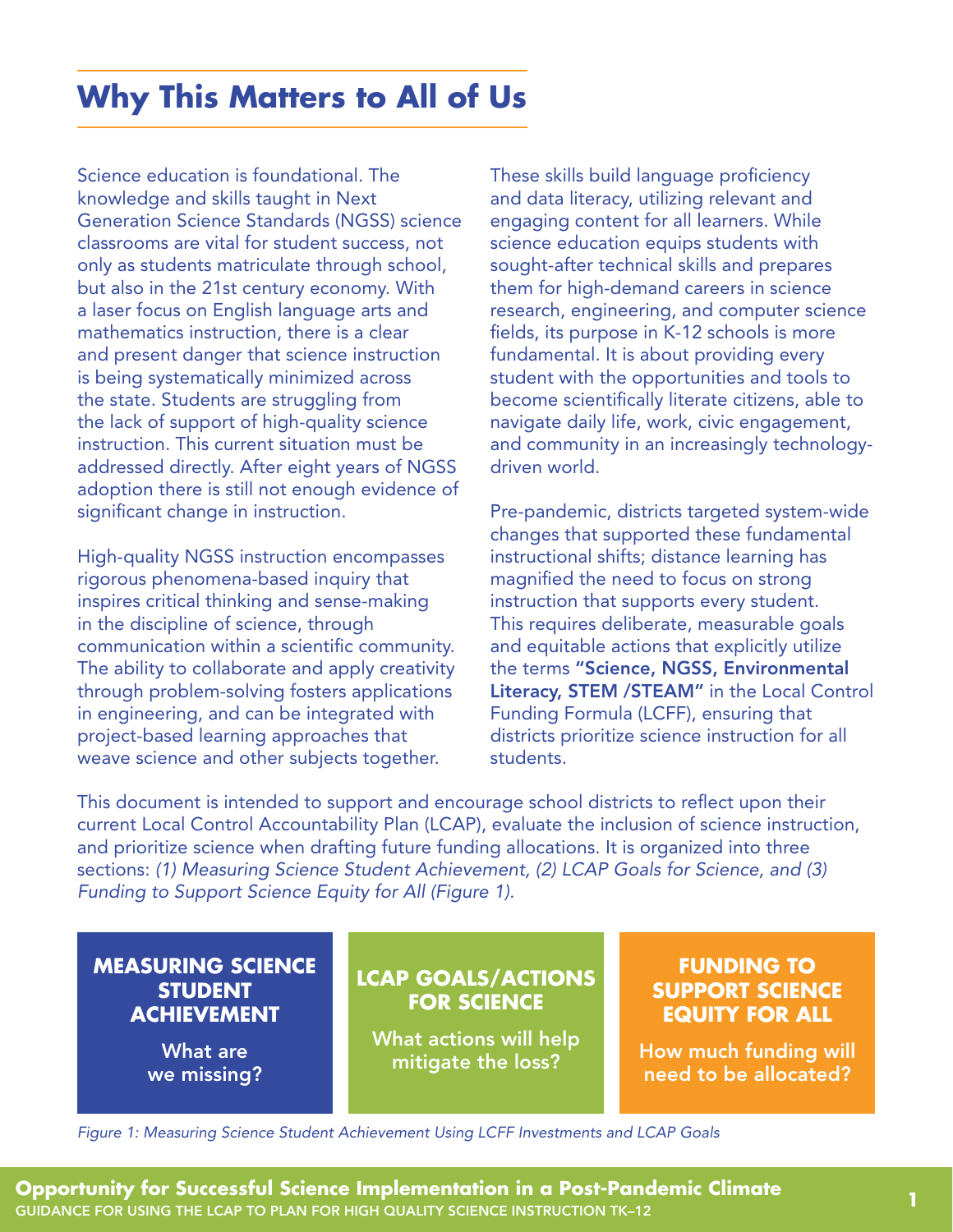### <span id="page-3-0"></span>**Measuring Science Student Achievement for the LCAP**

#### **WHAT IS THE ISSUE?**

While the LCAP categories were designed to encompass the implementation of all California content standards, including science, there has been a historic practice of focusing solely on English language arts and mathematics in spite of evidence that suggests this is not what is best for students. It may be that this misconception exists because of the requirement to link LCAP expenditures directly with student data outcomes. The California Science Test (CAST) data will appear on the California Assessment Dashboard. The California Department of Education (CDE) will publicly release the CAST summary results for the state, county, district, and school levels by student groups.

Since the CAST and the California Alternate Assessment (CAA) for science is still in its infancy, there are clear limitations in the science community's ability to provide quantitative data that defines gaps in achievement within supplemental concentration groups. This has led to a fiscal phenomena which dramatically limits science funding and impacts all aspects of providing every student a well rounded academic program. Lack of deliberately naming support or services related to Science, NGSS, Environmental Literacy, STEM, or STEAM inhibits equitable access of this vital content to supplemental concentration groups (English learners, Foster Youth, and Socio-Economically Disadvantaged students).

**Opportunity for Successful Science Implementation in a Post-Pandemic Climate** GUIDANCE FOR USING THE LCAP TO PLAN FOR HIGH QUALITY SCIENCE INSTRUCTION TK–12 **2**

**武道部**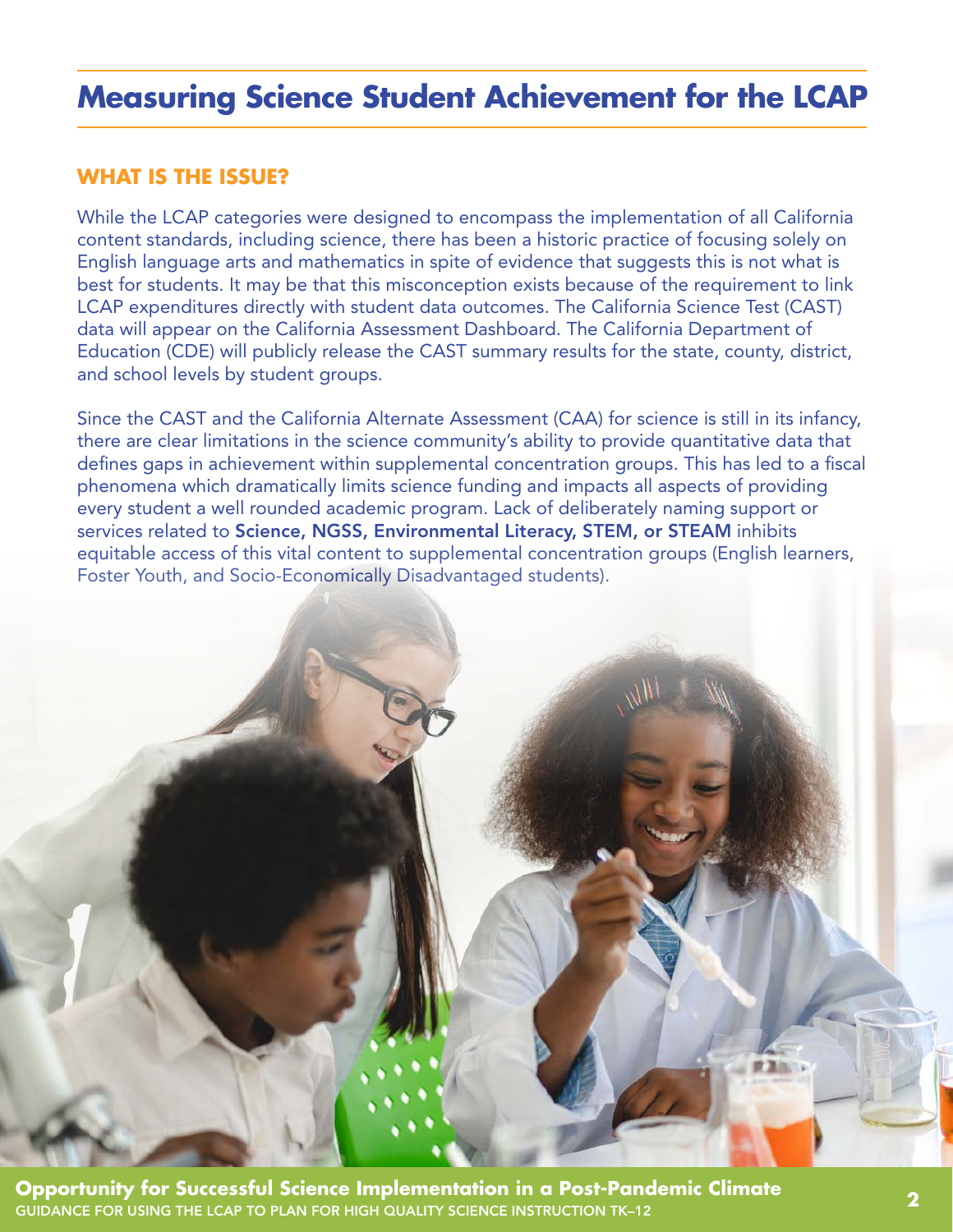### **Measuring Science Student Achievement for the LCAP**

#### **TAKE ACTION:**

Focus on system-wide actions to measure **science learning gaps** that has affected students TK–12 and provide this data to your district's LCAP writing team for public review with educational partners.

#### *Science Student Achievement Metrics to Conside*r:

- Survey elementary school sites to identify the amount of weekly science instructional minutes that were spent making sense of phenomena, and compare this year to previous years' minutes.
- Survey secondary teachers about content gaps utilizing the pacing guide/ curriculum maps/disciplinary core ideas and compare this year with previous years.
- Point to the pause created by not rolling out new High-Quality Science Curricula (textbook adoptions or other inquiry based science resources).
- Survey all science teachers to identify how many professional learning hours were devoted to science and compare this year with previous years.
- Survey all science teachers to identify substantial changes in student performance on classroom based assessments.
- Use local common formative assessment measures (benchmarks) to identify gaps in learning and compare this year to previous years.
- Use initial CAST data to identify gaps that exist in supplemental concentration and historically underserved groups.
- Compare science and attendance data. Is there a correlation between when STEM or science activities are being conducted and positive attendance outcomes?
- Use science and engineering fair participation data. Compare this year to previous years; was there a drop in participation?
- Compare ELA and Math CAASPP data between STEM schools and non-STEM schools.
- Compare D/F rates in science courses. Compare this year with previous years.
- Survey your parents/families. What are their perceptions of student achievement in science?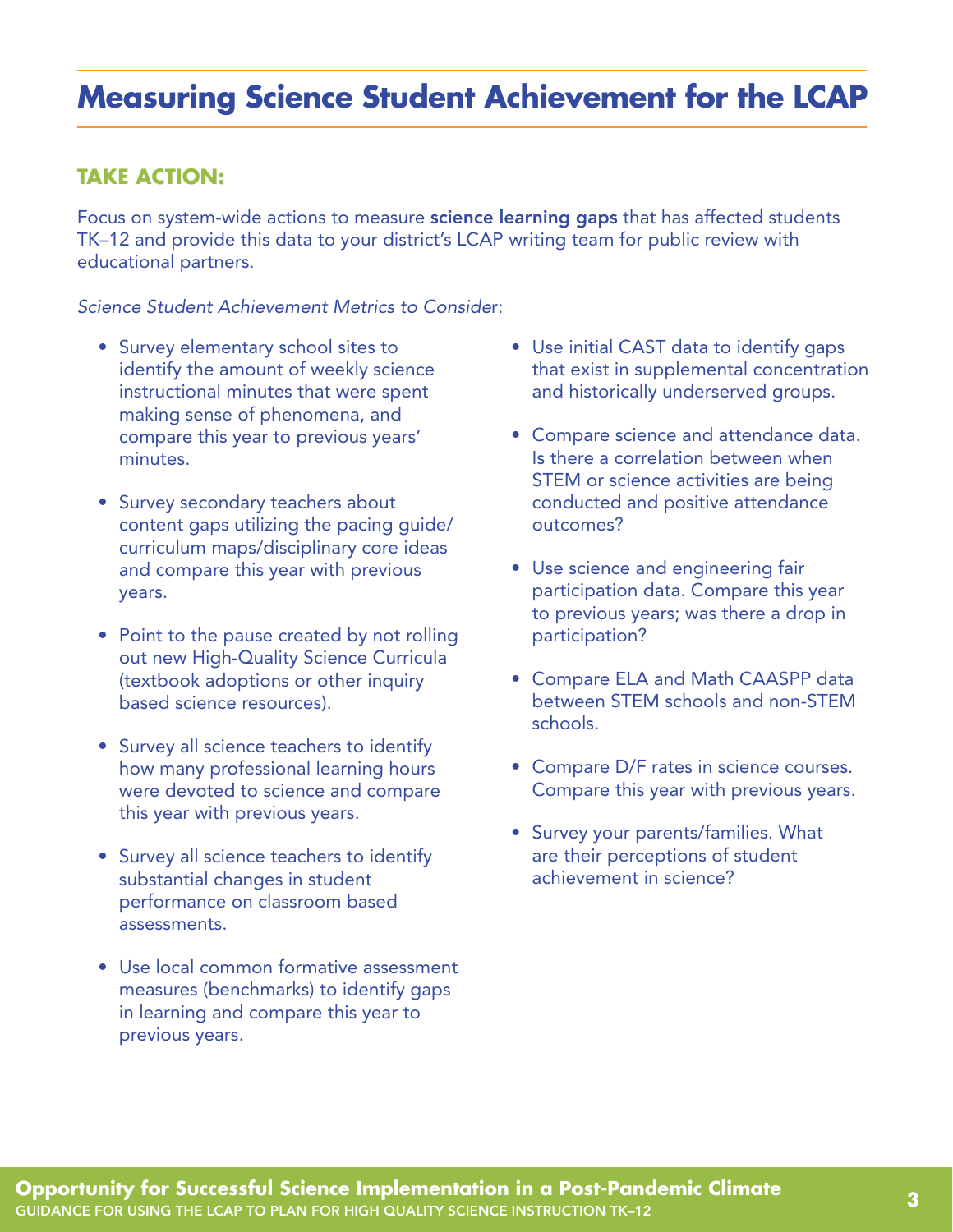### <span id="page-5-0"></span>**District Science Learning LCAP Goals/Actions**

### **WHAT IS THE ISSUE?**

The Local Control Accountability Plan focuses on eight fundamental services under three categories: (1) Conditions for Learning, (2) Student Outcomes, and (3) Engagement. Districts have autonomy to create local goals and annual action items with the aim of improving the instructional outcomes for all students. The primary objective of LCAP is to list services above and beyond the district's base program that will support student achievement for supplemental concentration student groups. While LCAP goals tend to be multi-year targets, action items are the budgeted strategies (e.g., instructional materials, professional development opportunities, extra-curricular offerings, etc.) that serve as the guide to accomplishing the goals. Each action item is apportioned in a specific budget and its effectiveness is evaluated annually.

The assertion of this document is that Science, NGSS, Environmental Literacy, STEM, and STEAM are not specifically mentioned in action items throughout many districts. This lack of acknowledgement as a core content area leads to an unintentional abandonment of science support. Science advocacy begins through LCAP action items as they directly impact a district's ability to fund specific instructional supports and services. Supplemental concentration groups are the most at risk of losing all science instruction if funding support is not explicitly allocated. Strategically drafted LCAP action items are vital to offer equitable student access to high quality science instruction and increase science student achievement.

**Opportunity for Successful Science Implementation in a Post-Pandemic Climate** GUIDANCE FOR USING THE LCAP TO PLAN FOR HIGH QUALITY SCIENCE INSTRUCTION TK–12 **4**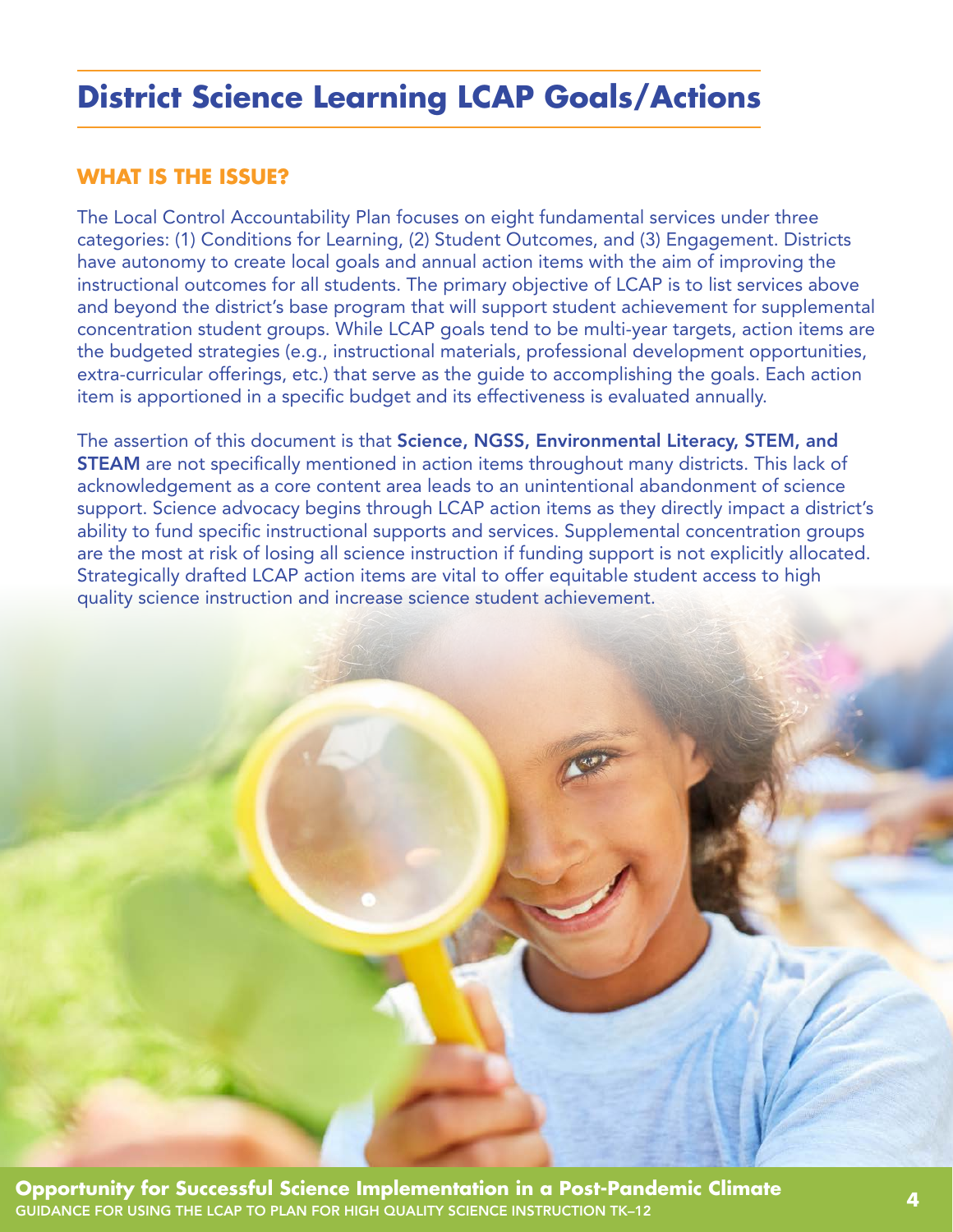# **District Science Learning LCAP Goals/Actions**

### **TAKE ACTION:**

Write TK–12 LCAP actions tied to the instructional goals that will focus on increasing science student achievement.

#### *Reflective Questions About LCAP Goals/Actions to Consider*:

- Does your LCAP allocate resources to support CA NGSS-aligned science education for all students?
- Are there any actions that need to be deleted or revised from the current LCAP to provide space for new innovations?
- Do current or proposed resource allocation advance equity in science for the EL students, Foster Youth, and economically disadvantaged students?
- Do schools have access to a science specialist/TOSA who has training in NGSS and phenomena-based instruction?
- Do science TOSAs have adequate funding and ongoing support for their own professional learning and growth to prepare them to provide consistent, ongoing professional development for all teachers?
- Do science TOSAs provide professional learning and classroom support for teachers around phenomena-based instruction and current NGSS shifts?
- Has curriculum been selected and purchased to support CA NGSS implementation? If not, what criteria will the district use to adopt instructional materials?
- Has the pandemic impacted NGSSdesigned curriculum implementation? What steps could be taken to mitigate learning gaps over the year's cycle to launch, relaunch, or fully implement NGSS-designed curriculum?
- Do EL/special education/historically underserved students in elementary, middle, and high schools in the district have the same access to science instruction (coursework and time) and science specialists as other students, regardless of the school they attend?
- Are EL/special education/historically underserved students enrolled in high school science courses that are A-G approved?
- Are EL/special education/historically underserved supports provided so that students are supported to excel in college preparatory science courses?
- To what extent do the college prep/ A-G science courses include the CA NGSS standards, which include three dimensions: core ideas, scientific and engineering practices, and crosscutting concepts?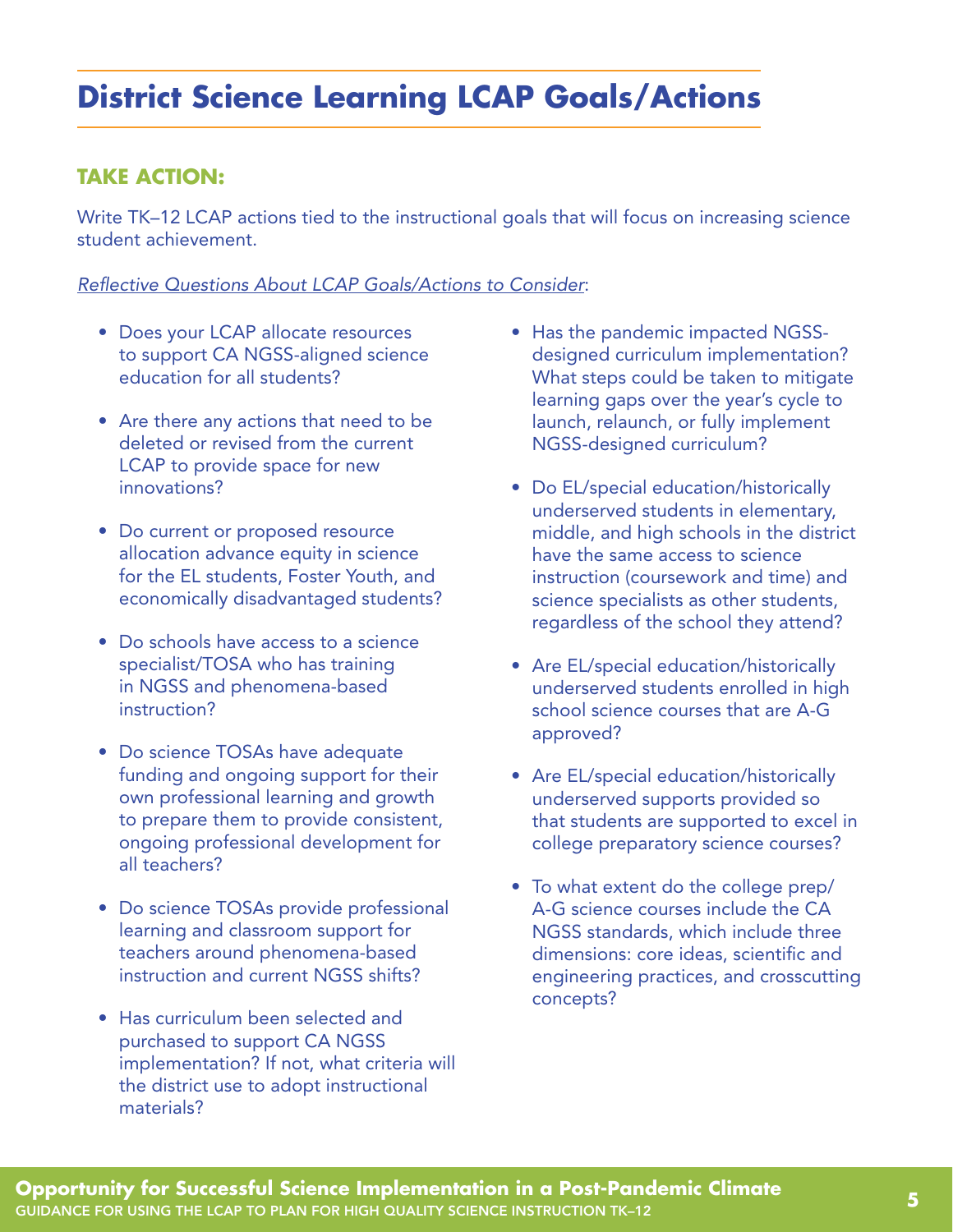# <span id="page-7-0"></span>**Funding to Support Science Equity for All**

### **WHAT IS THE ISSUE?**

Districts that neglect to provide adequate funding for high quality science instruction are failing to prepare their students with the foundational skills and knowledge to contribute to the 21st century economy. This directly affects all students' science success, but most dramatically affects historically underserved, supplemental concentration, and "vulnerable at-risk" student populations. The ability to provide support services to science educators and students in our respective communities is directly connected to the investments made in the LCAP that go "above the core," and, as such, provide scaffolds for systematic equitable practices.

In many cases, the lack of explicit mention of science in the LCAP disallows for schools to fund basic access to science courses. Some examples of inequitable science funding may include: (1) not having a designated science instructional support provider, (2) not having adequate funding for laboratory instructional supplies, (3) not having funding for upgraded technical equipment and machinery, and (4) not having funding that supports professional development in inclusive practices and culturally responsive teaching for lab-based classrooms. Culturally responsive teaching in science depends on hands-on learning opportunities, however, if the funding disallows for this practice then it disproportionately affects students of color and students receiving special education services. District equity goals should include access to advanced science courses for all students as well as services and support for inclusive practices in all science classrooms.



**Opportunity for Successful Science Implementation in a Post-Pandemic Climate** GUIDANCE FOR USING THE LCAP TO PLAN FOR HIGH QUALITY SCIENCE INSTRUCTION TK–12 **6**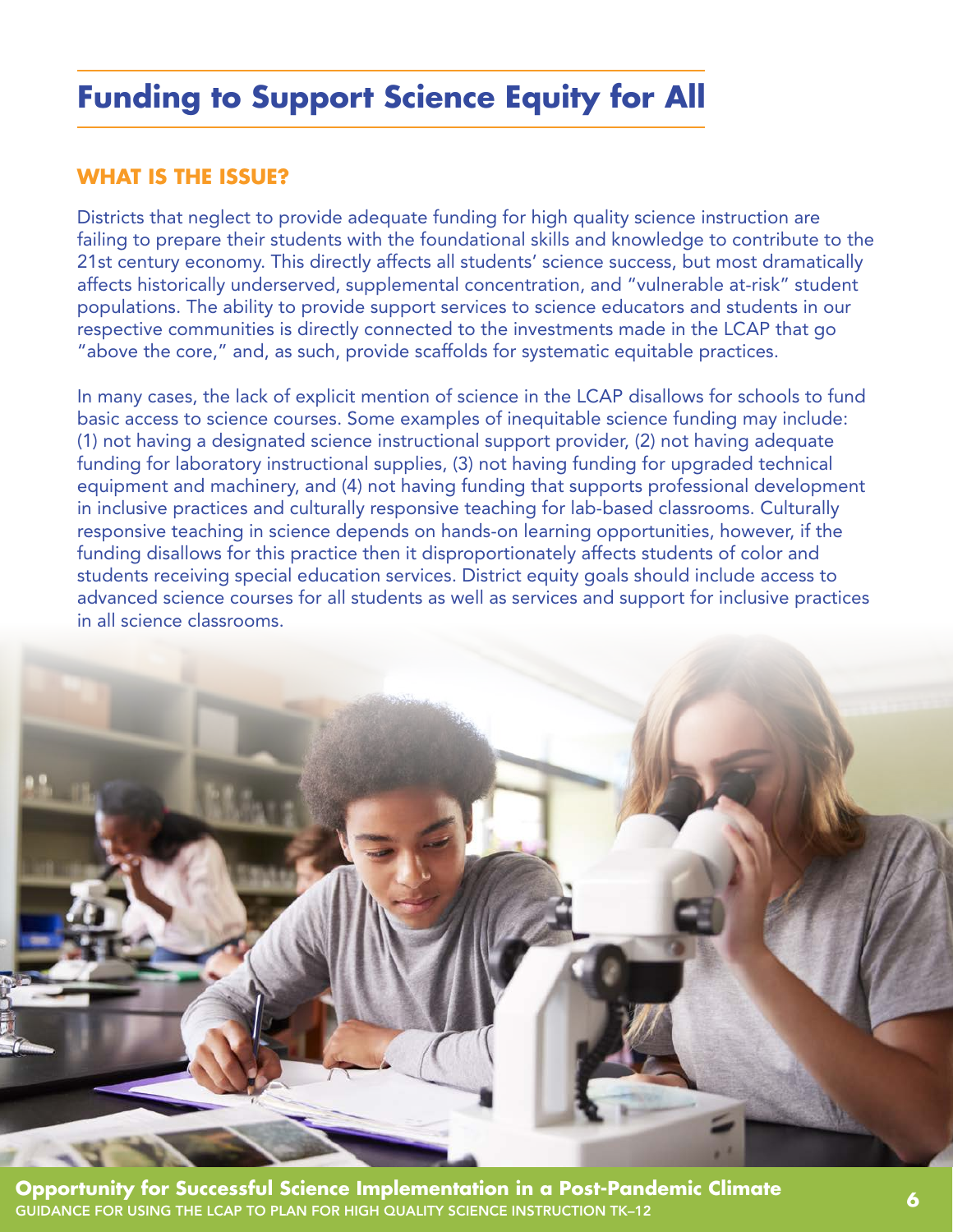# **Funding to Support Science Equity for All**

### **TAKE ACTION:**

Write TK–12 LCAP actions tied to district equity goals that will focus on increasing science student achievement.

#### *LCAP Reflective Questions to Consider*:

- What "Conditions for Learning" support science opportunities for all students?
- Have you allocated sufficient funding annually for phenomena-based instructional materials such as laboratory materials and resources?
- What "Pupil Performance Outcomes" will be used as evidence of equitable access to science instruction?
- How do your supplemental concentration groups perform on science assessments? (Identify data that describes science achievement gaps for historically underserved groups and the actions that will be needed to close the gaps.)
- How has the district defined "equitable" science "engagement" for your student community?
- How are students and families, particularly those of historically underserved students, informed about the requirements for college preparatory science coursework and their students' progress toward D completion (A-G designation) versus graduation requirements?
- How much professional learning time during the contracted day are teachers and administrators provided to focus on: (1) Local and relevant phenomena-based instruction, (2) well-balanced, handson, and digital learning opportunities, (3) how to support inclusive NGSS practices, and (4) how to utilize culturally responsive teaching to better prepare all students for the CAST and postsecondary STEM opportunities?
- Have you allocated funding for a science specialist to support teachers with equitable science instruction?
- How does your district welcome families to learn about science and STEM opportunities?
- Does the district allocate funding to support culturally relevant science instruction in students' home languages?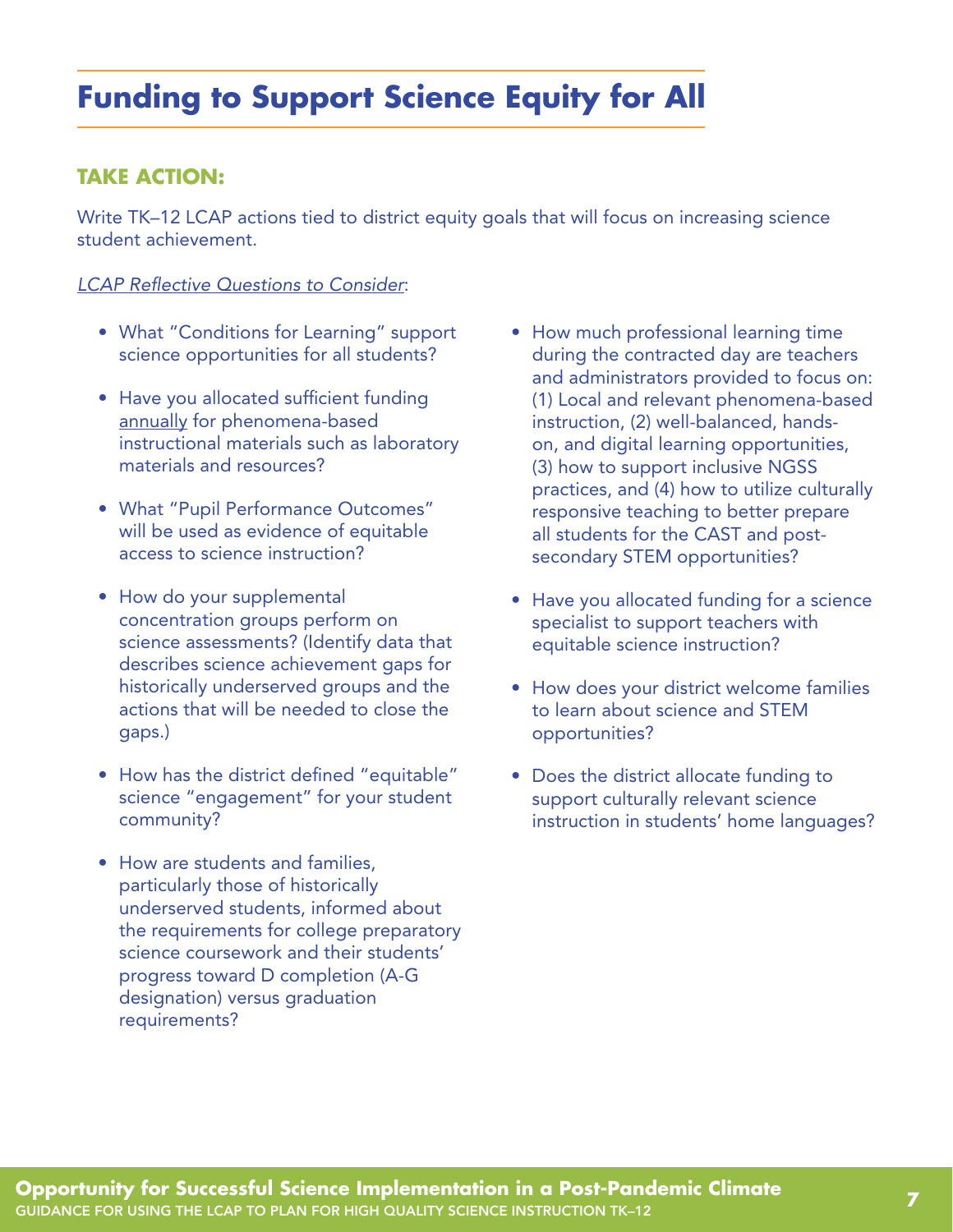# <span id="page-9-0"></span>**Further Information and Reading**

| <b>Reference/Source</b>                                                                                                | Link                                                                                                 |
|------------------------------------------------------------------------------------------------------------------------|------------------------------------------------------------------------------------------------------|
| <b>American Educational</b><br><b>Research Journal</b>                                                                 | https://bit.ly/2NKbY3n                                                                               |
| <b>American Educational</b><br><b>Research Journal</b>                                                                 | <b>Impact of PD and Coaching</b>                                                                     |
| <b>California Department</b><br>of Education                                                                           | <b>California Science Test-Key Messages</b>                                                          |
| California Environmental Literacy<br>Initiative, County Office of<br><b>Education Working Group</b><br>(Dr. Amy Frame) | <b>CAELI Webinar 3: Video Recording</b><br><b>CAELI Webinar 3: Slides</b><br><b>CAELI Webinar 3</b>  |
| <b>Education Development Center</b>                                                                                    | <b>Start Young, Start Now: Key Actions to Improve Scientific Literacy</b>                            |
| iD Tech                                                                                                                | <b>STEM Education Stats</b>                                                                          |
| <b>NGSS</b>                                                                                                            | "All Standards, All Students"                                                                        |
| <b>Research Gate</b>                                                                                                   | <b>Effect of Coaching Meta Analysis</b><br>(need for TOSAs)                                          |
| <b>Research Gate</b>                                                                                                   | <b>Importance of Ongoing Coaching</b>                                                                |
| Sage Journals                                                                                                          | Align EL Standards with Content Standards<br>(Okhee Lee)                                             |
| Sage Journals                                                                                                          | <b>English Learners and STEM: Opportunities</b><br>(Okhee Lee)                                       |
| <b>Sciencenews</b>                                                                                                     | <b>Science is Helping Kids Become Math Masters</b>                                                   |
| The Lawrence Hall of Science,<br><b>UCR Berkley</b>                                                                    | Science Education and Local Control   POLICY BRIEF   May 2015                                        |
|                                                                                                                        | <b>LCAP Primer for Science and Environmental Literacy Advocates</b>                                  |
|                                                                                                                        | <b>Local Control Accountability Plan (LCAP) Toolkit</b>                                              |
|                                                                                                                        | <b>Talking Points FAQs Strengthening Science Education</b>                                           |
|                                                                                                                        | <b>Science Guiding Question for Stakeholders</b>                                                     |
|                                                                                                                        | <b>Science Guiding Questions for District Leaders</b>                                                |
|                                                                                                                        | <b>LCAP Content Science</b>                                                                          |
| <b>The Physics Teacher</b>                                                                                             | <b>Post-pandemic Science and Education</b>                                                           |
| <b>UC Davis</b>                                                                                                        | <b>STEM Jobs and California</b>                                                                      |
| <b>WestEd</b>                                                                                                          | The Synergy of Science and English Language Arts: Means and<br><b>Mutual Benefits of Integration</b> |